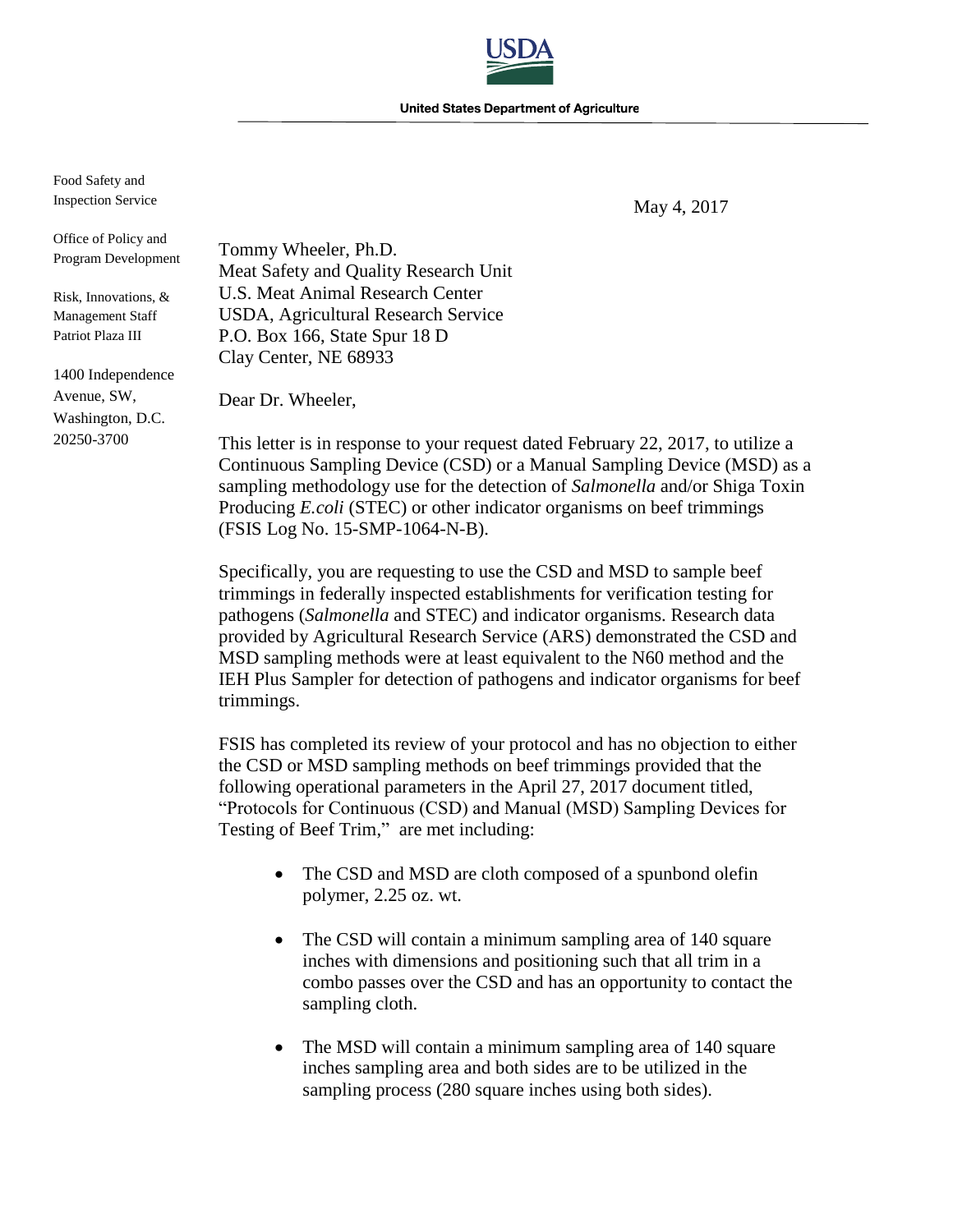- Product that comes in contact with either a MSD or CSD would be part of the implicated lot if that device's testing result is positive for a pathogen.
- The CSD and MSD are used on single combo bin lots. With a standard combo bin containing not more than 2500 pounds and having at least 1600 square inches of surface area.
- Applying and removing the CSD or MSD will be done in an aseptic manner. Appropriate measures will be taken to avoid cross contamination while collecting the sample.
- Samples collected using the MSD or CSD methodology are to be collected in a manner to minimize absorption of residual antimicrobial agents from the production process since no neutralizing buffer is added to the cloth.

The establishment will need to reassess its hazard analysis based on the implementation of this new sampling methodology. The establishment should consider how its results may be affected by new methodology including: variation in the surface area being sampled, and by interventions that may be applied to the trim pieces.

As described in the FR Notice Vol. 70, No. 201, Pages 60784-60786, dated October 19, 2005, a summary description on your new technologies will be posted on the [Food](http://www.fsis.usda.gov/Regulations_&_Policies/New_Technology_Table_Feb_06/index.asp)  [Safety and Inspection Service New Technology Information Table.](http://www.fsis.usda.gov/Regulations_&_Policies/New_Technology_Table_Feb_06/index.asp) If you do not object within five business days from the date that you receive this letter, the Agency will post the included description of the technology on the Web site. If you do object to the description, you should state in writing that you object to the description, explain the basis for your objection (for example, proprietary agreement, confidential commercial information, etc.), and provide an alternate description. FSIS will post the alternate description, unless the Agency concludes that the description does not fairly describe the technology. In such a case, FSIS will post the description that it prepared and will notify the company of its decision. FSIS will post the following summary description of your technology:

| Case Number       | Company                                            | Summary of the Notification/Protocol                                                                                         |
|-------------------|----------------------------------------------------|------------------------------------------------------------------------------------------------------------------------------|
|                   | Name                                               |                                                                                                                              |
| $15-SMP-1064-N-B$ | <b>USDA</b><br>Agricultural<br>Research<br>Service | A method of sampling beef trimming for<br>pathogens and indicator organisms using a<br>Continuous or Manual Sampling Device. |

If changes are needed to this program, you must submit any changes to FSIS in writing for review and approval prior to implementation.